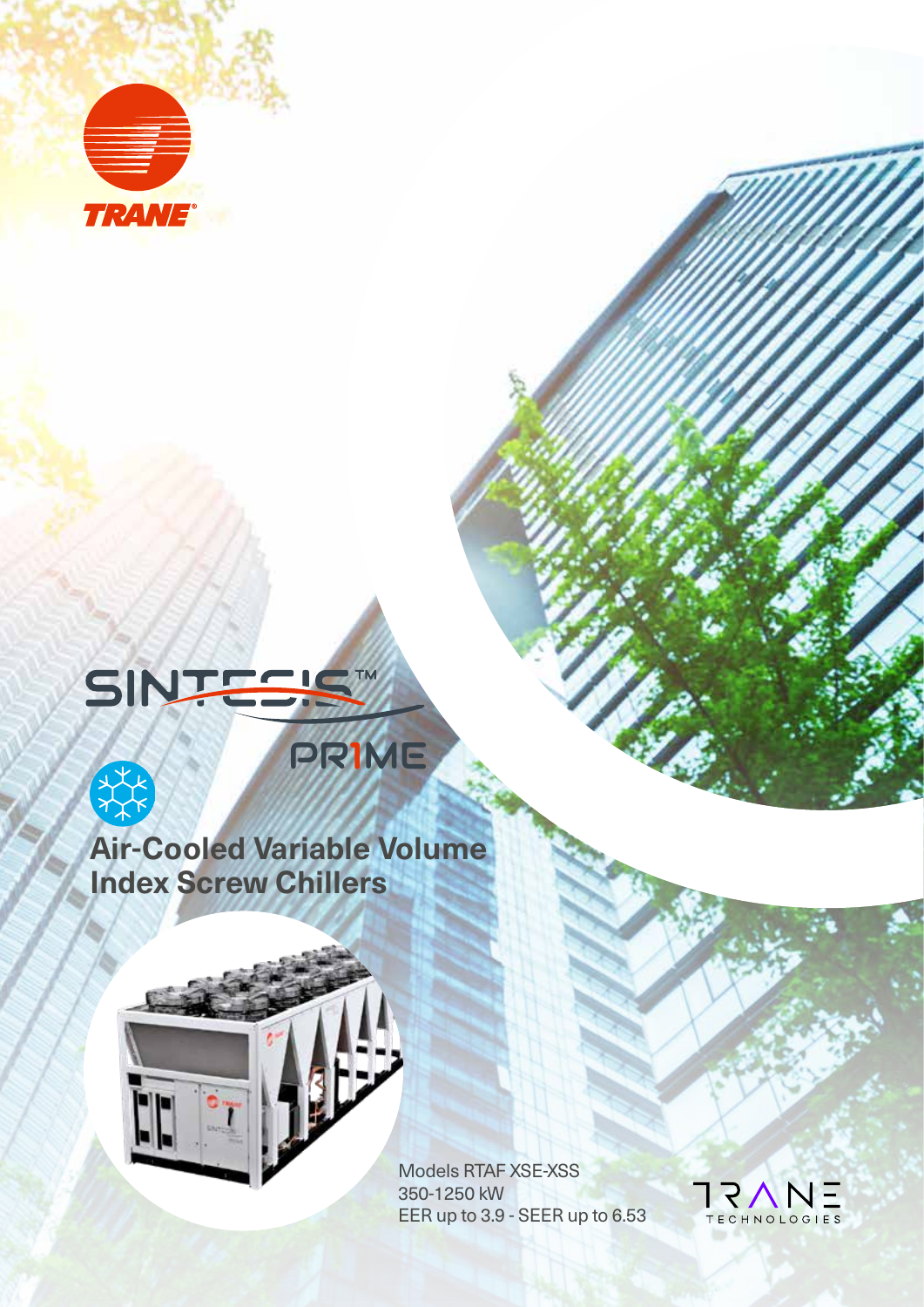# Trane Sintesis™ Prime

Air-cooled Chillers with Variable Vi Screw Compressors

Trane Sintesis™ Prime series provides **reliable temperature control** in the most demanding applications. *Exceptional efficiency* keeps your operating costs and environmental impact low. Smart and easy to use controls ensure you get the best out of your system day after day, year after year.

RTAF XSE-XSS goes two steps further in part load efficiency improvement. It features the latest Trane screw compressor with Variable Volume Index (Variable Vi) that allows the equipment to operate at the most appropriate pressure ratio to reach remarkable efficiency levels.

The compressors are equipped with a permanent magnet motor. The permanent magnet motor further enhances part load efficiencies by the much higher motor efficiency across the load curve of the compressor. The complete range of sizes therefore achieves **excellent part load efficiencies** to comply to and even exceed the current Ecodesign requirements for Comfort or Process Chillers.

We realize that our chillers can run day and night in noise sensitive environments. To accommodate the **lowest noise levels** possible, we integrated a noise attenuating muffler in this high-end screw compressor and we optionally further reduce noise by the use of bellow noise isolators.

The model XSE delivers best part and full load efficiency in any configuration while the model XSS is optimized to minimize overall chiller dimensions.

## Sintesis Prime RTAF XSE-XSS chillers are perfectly suited to critical environments such as





Pharmaceutical industry









Plastic industry **Hospitality industry** District Cooling



Office buildings Thealthcare Theath Data Centers Automotive industry

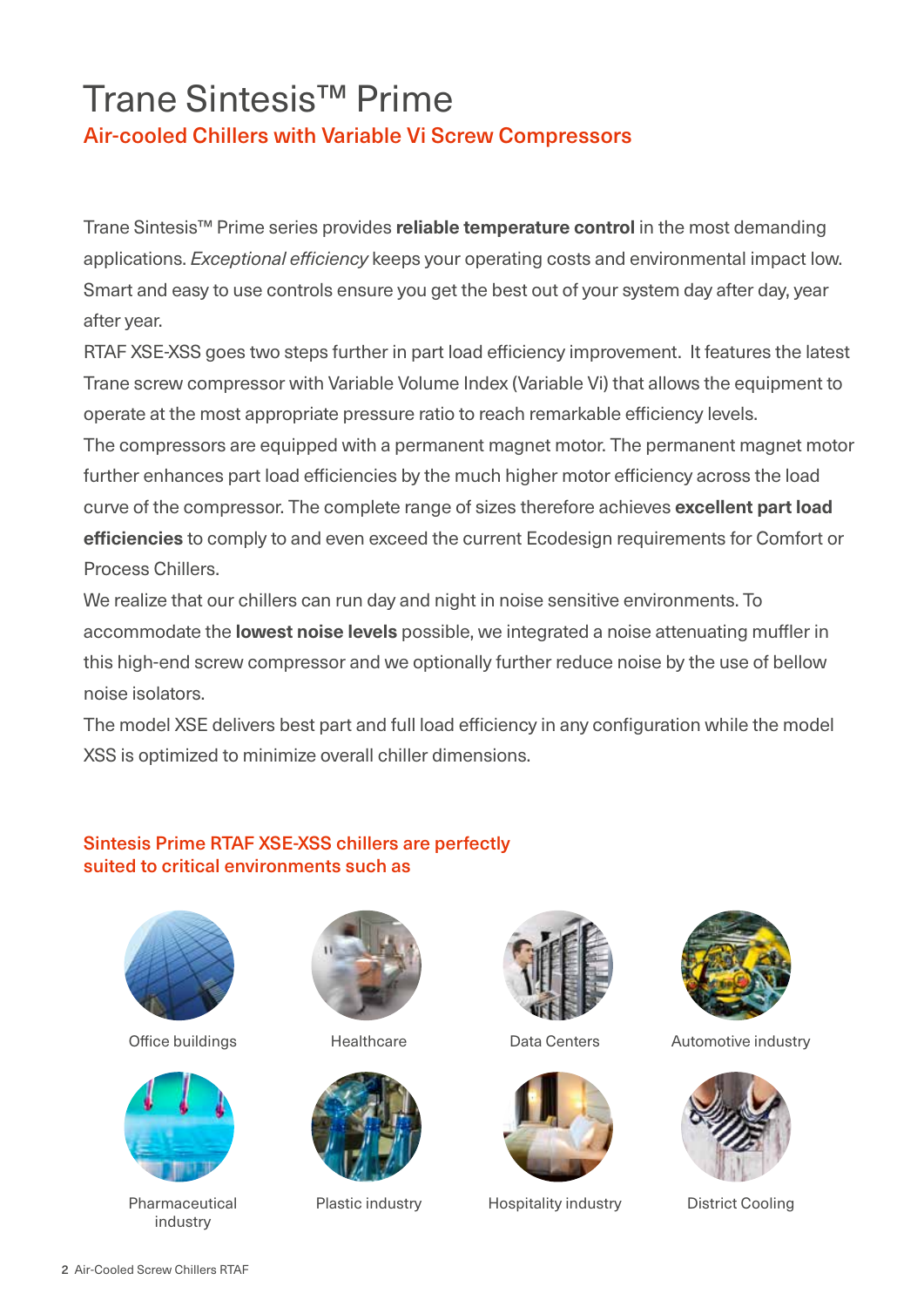# Sintesis Prime RTAF



# An affordable choice of sound versions

- Choose from four levels of sound attenuation depending on the sensitivity of the application.
- Achieved without any loss of operating efficiency and even improving performances with the Extra Low Noise-EC version

 $\bigcirc$ 

• Optimized compressor speed and refrigerant connection with bellows for the Whisper low noise version

## RTAF XSE/XSS sound offers

|                             | <b>Standard noise</b><br>(SN) | Low noise<br>(LN) | <b>Extra low noise</b><br>(XLN) | <b>Whisper low noise</b><br>(WLN) |
|-----------------------------|-------------------------------|-------------------|---------------------------------|-----------------------------------|
| Integrated muffler          | X                             | X                 |                                 | X                                 |
| Compressor enclosure        |                               | Χ                 |                                 | Χ                                 |
| Refrigerant line insulation |                               |                   |                                 | Χ                                 |
| Top diffusers               |                               |                   | $X^*$                           | $X^*$                             |
| <b>Bellows</b>              |                               |                   |                                 | X                                 |

**VPF**

\* : EC fans only

## Low Ambient Option

This option allows operation with low outdoor temperature, down to -20°C, by managing the airflow through the chiller condenser.

• Units are equipped with EC fans.

## Optional Hydraulic Module

- Dual Pumps
- Standard head or High head pressure
- Optional Variable Primary Flow compatibility

Heat Recovery Option



Heat recovery is reusing the energy which is produced as a natural by-product of the cooling cycle. Trane Sintesis chillers with Partial or Total Heat Recovery option combine the energy savings from heat recovery operation with the cost savings from installation and maintenance. Units with the Heat Recovery option operate as a standard chiller as long as heat is not required or can simultaneously produce chilled and hot water for use in applications like:

- Heating or preheating of boiler systems or domestic cater
- Air conditioning
- Ventilation air pre-heating
- Industrial processes.



EC fans with top diffusers **CEC 6 ACC 10 ACC 10 ACC 10 ACC 10 ACC 10 ACC 10 ACC 10 ACC 10 ACC 10 ACC 10 ACC 10 ACC 10 ACC 10 ACC 10 ACC 10 ACC 10 ACC 10 ACC 10 ACC 10 ACC 10 ACC 10 ACC 10 ACC 10 ACC 10 ACC 10 ACC 10 ACC 10** 

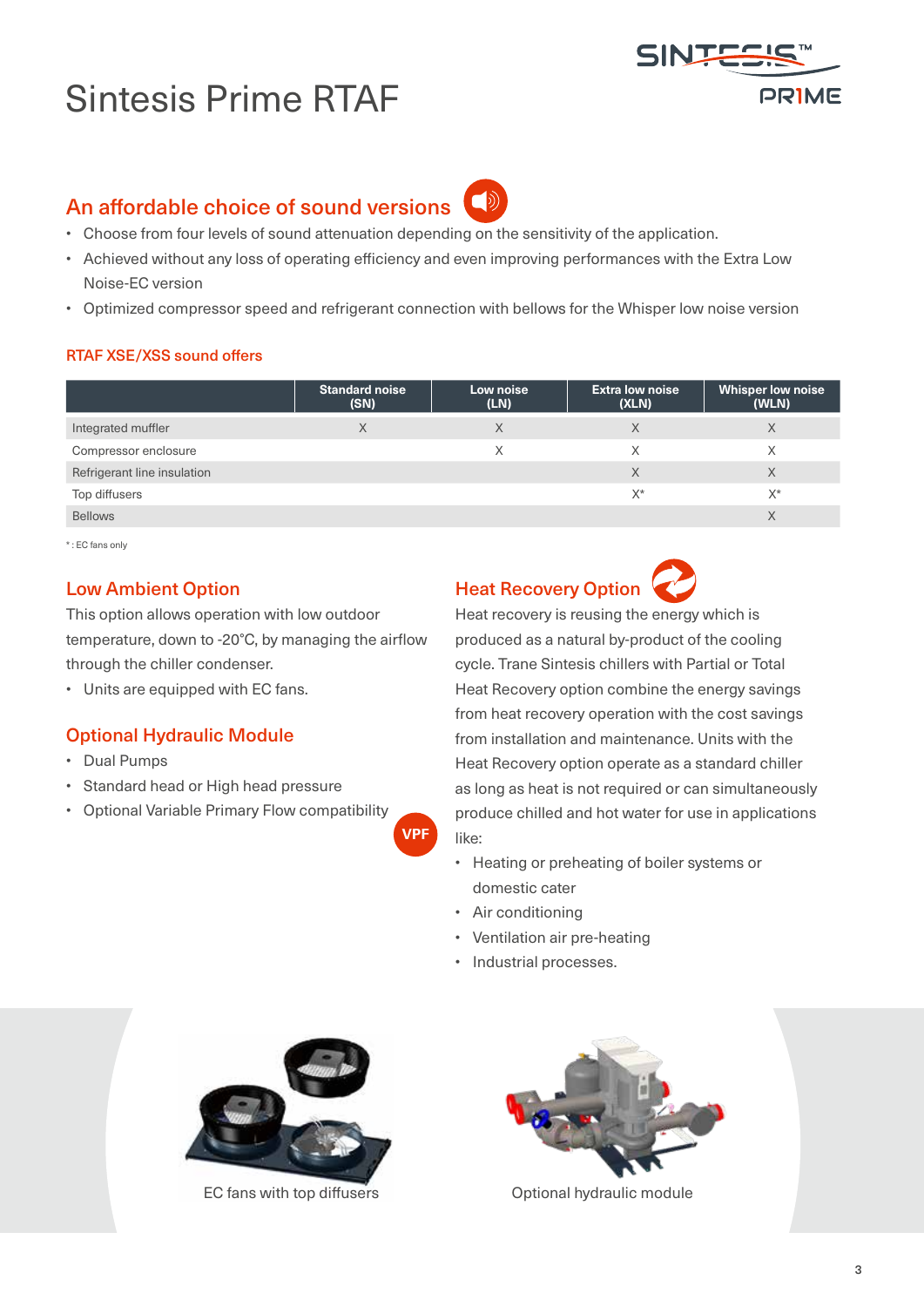# Trane Proprietary Technology\* Provides the innovative solution your building needs

#### Electronically Commutated (EC) fans (RTAF XSE)

- Improved capacity modulation
- Reduced power consumption
- Reduced energy costs

#### \*Redesigned fan diffusers

- Remodelled to optimize airflow
- Fans consume less power
- Operating noise reduced

### Adaptive Frequency™ Drive

- Improved efficiency under part load conditions
- Improved capacity modulation
- Current surge reduced by a factor of 5



## \* Trane smart control and interface combined

- Leading TD7 touch screen with 7" color display
- Clear display of critical information
- Monitor settings, data trending, reports and alarms
- Simple, intuitive navigation
- Effective operation, monitoring and management
- Durable construction for both indoor and outdoor use



**TRANE** 

PRIME

SINTE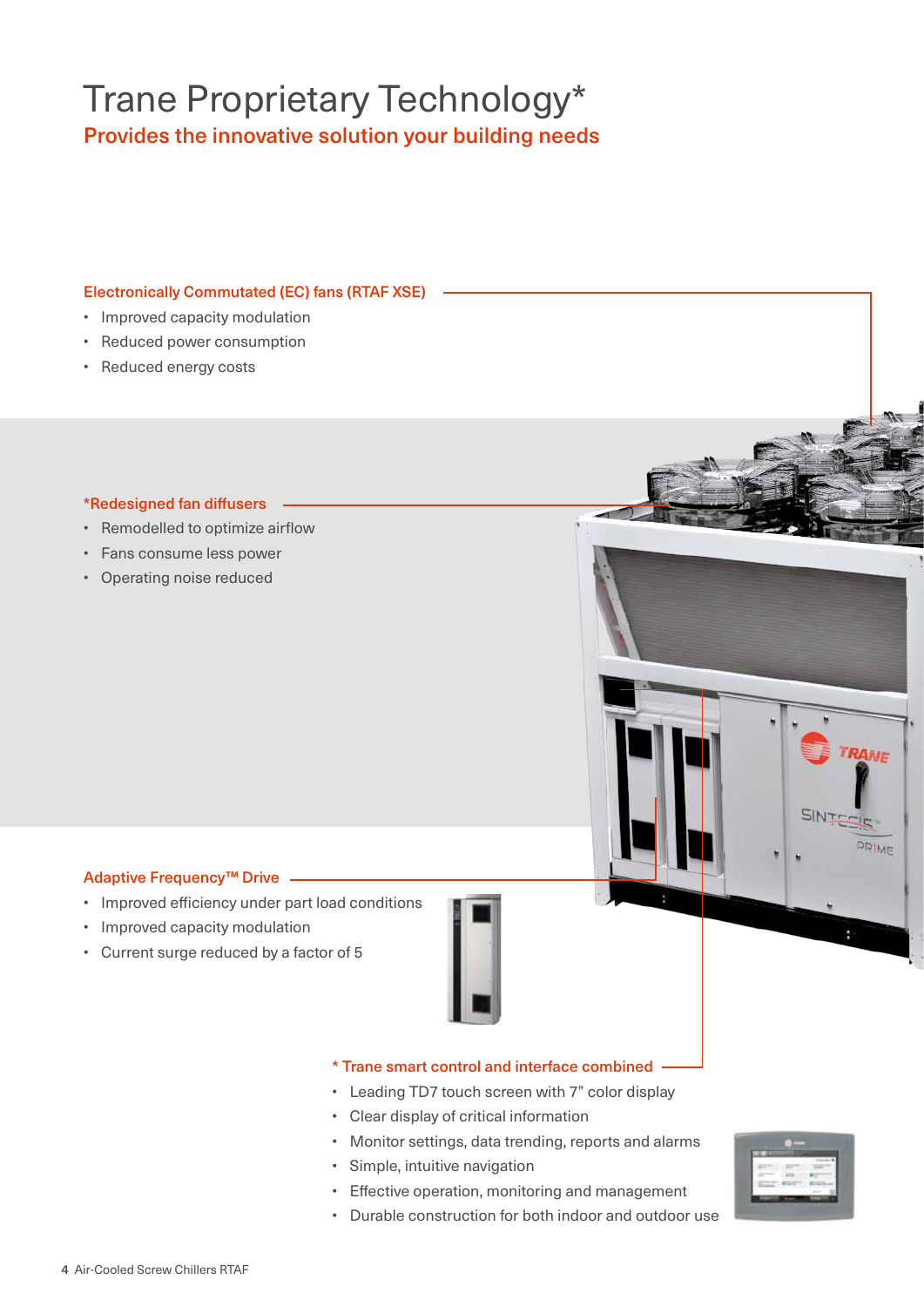

#### \* Compact - High performance - Integrated design

- Low charge (CHIL) flooded evaporator
- Reduced refrigerant volume
- Increased efficiency
- Reduced carbon footprint





# *VVi*

#### \* Variable Volume Index Compressor

- Direct drive, two screws helical rotary design
- Capacity control managed by external Trane Adaptive Frequency™ Drive
- Permanent magnet motor
- Integrated muffler



### \* Micro-channel condenser coils

- Leading edge coil design for increased corrosion resistance
- Longer life expectancy
- Increased efficiency with less refrigerant
- Reduced carbon footprint
- 10% overall unit weight reduction

**BACnet** 

#### \* Connectivity

- Full interoperability via SmartCom interface Lontalk®, BACnet® and Modbus
- Full remote control capability via our Trane BMS



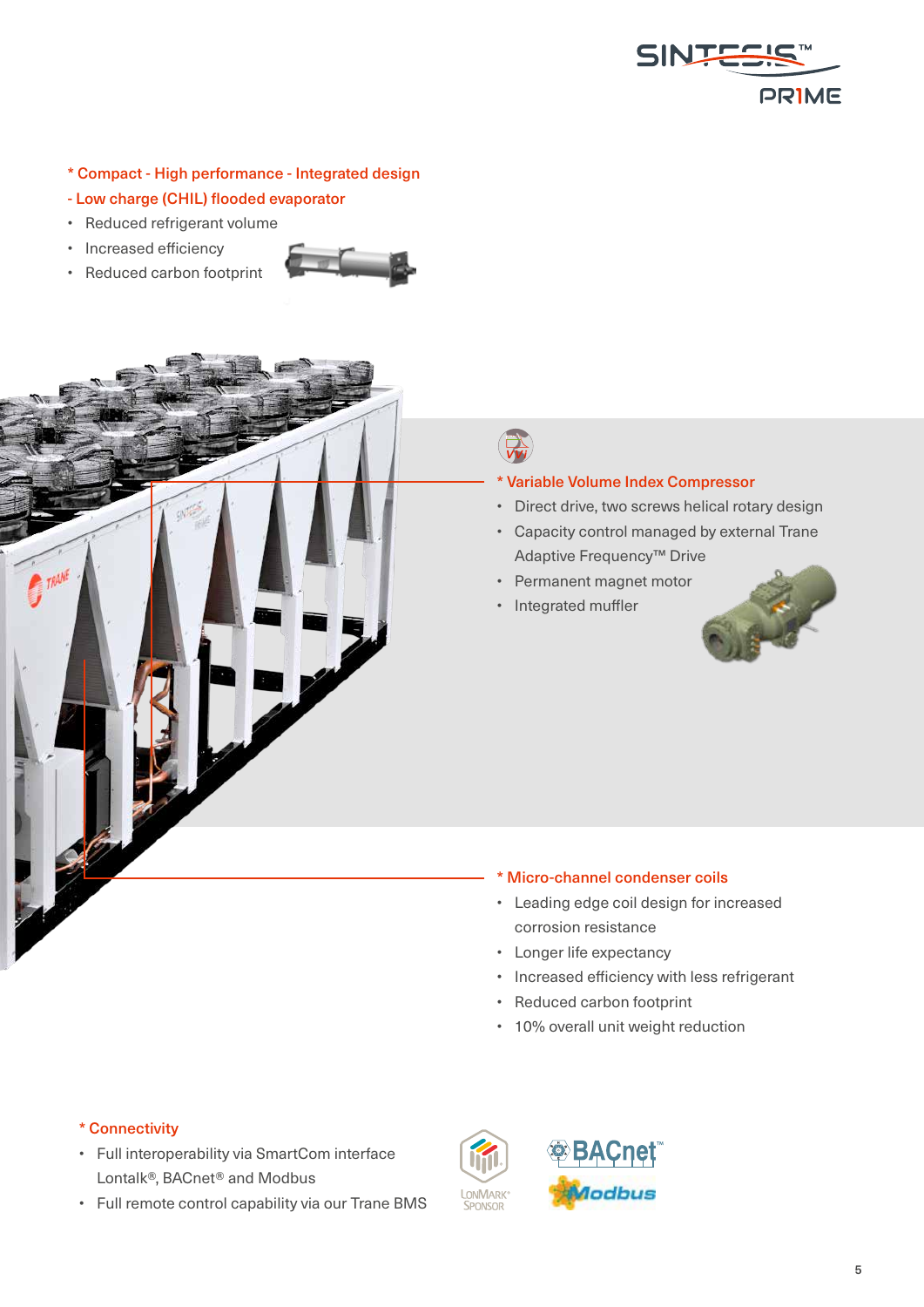# General specifications



#### RTAF XSE - Whisper Low Noise (EC WLN)

| Eurovent performances (1)         |       | 100                      | 165                      | 200            | 265            | 330            |
|-----------------------------------|-------|--------------------------|--------------------------|----------------|----------------|----------------|
| Net cooling capacity (1) (2)      | (kW)  | 345                      | 561                      | 691            | 914            | 1110           |
| Net EER (1) (2)                   |       | 3,86                     | 3,76                     | 3,45           | 3,69           | 3,75           |
| Eurovent Energy class - Cooling   |       | $\overline{A}$           | $\overline{A}$           | $\overline{A}$ | $\overline{A}$ | $\overline{A}$ |
| <b>SEER (3)</b>                   |       | 6,17                     | 6,46                     | 5,85           | 6,24           | 6,53           |
| Space cooling efficiency ns.c (3) | (%)   | 244                      | 255                      | 231            | 247            | 258            |
| Sound Power Level (4)             | dB(A) | 83                       | 89                       | 88             | 91             | 92             |
| <b>SEPR HT</b>                    |       | 7,82                     | 7,86                     | 7,40           | 7,54           | 7,87           |
| SEPR MT*                          |       | 4,08                     | 4,52                     | 4,17           | 4,35           | 4,62           |
| Max Amps                          | (A)   | 218                      | 362                      | 416            | 566            | 715            |
| <b>Compressor</b>                 |       |                          |                          |                |                |                |
| Circuit 1                         |       | $\mathbf{1}$             | $\mathbf{1}$             | $\mathbf{1}$   | $\mathbf{1}$   | $\mathbf{1}$   |
| Circuit 2                         |       |                          |                          | 1              | 1              | 1              |
| <b>Refrigerant R134a</b>          |       |                          |                          |                |                |                |
| Charge Circuit 1                  | (kg)  | 70                       | 93                       | 68             | 78             | 93             |
| Charge Circuit 2                  | (kg)  | $\overline{\phantom{a}}$ | $\overline{\phantom{a}}$ | 66             | 86             | 86             |
| <b>Dimensions &amp; Weight</b>    |       |                          |                          |                |                |                |
| Length                            | (mm)  | 5645                     | 6900                     | 7895           | 10143          | 12393          |
| Width                             | (mm)  | 2200                     | 2200                     | 2200           | 2200           | 2200           |
| Height                            | (mm)  | 2672                     | 2672                     | 2672           | 2672           | 2672           |
| Operating weight                  | (kg)  | 3790                     | 4440                     | 5885           | 7460           | 8440           |

#### RTAF XSE - Low Noise (LN) and Standard Noise (SN)

| Eurovent performances (1)                       |       | 100            | 165            | 200            | 265            | 330            |
|-------------------------------------------------|-------|----------------|----------------|----------------|----------------|----------------|
| Net cooling capacity (1) (2)                    | (kW)  | 369            | 604            | 729            | 984            | 1223           |
| Net EER (1) (2)                                 |       | 3.76           | 3,61           | 3.51           | 3.58           | 3.58           |
| Eurovent Energy class - Cooling                 |       | $\overline{A}$ | $\overline{A}$ | $\overline{A}$ | $\overline{A}$ | $\overline{A}$ |
| <b>SEER (3)</b>                                 |       | 5.97           | 6.4            | 5.77           | 6.15           | 6.41           |
| Space cooling efficiency ns.c (3)               | (%)   | 236            | 253            | 228            | 243            | 253            |
| Sound Power Level Standard<br>Noise version (4) | dB(A) | 93             | 99             | 98             | 102            | 103            |
| Sound Power Level Low noise<br>version (4)      | dB(A) | 92             | 98             | 97             | 100            | 102            |
| <b>SEPR HT</b>                                  |       | 7,61           | 7,45           | 7,20           | 7,30           | 7,44           |
| SEPR MT*                                        |       | 3.83           | 4.05           | 3.62           | 3.94           | 4.18           |
| Max Amps                                        | (A)   | 218            | 362            | 416            | 566            | 715            |
| <b>Compressor</b>                               |       |                |                |                |                |                |
| Circuit 1                                       |       | 1              | 1              | 1              | 1              | 1              |
| Circuit 2                                       |       |                |                | $\mathbf{1}$   | $\mathbf{1}$   | $\mathbf{1}$   |
| <b>Refrigerant R134a</b>                        |       |                |                |                |                |                |
| Charge Circuit 1                                | (kg)  | 70             | 93             | 68             | 78             | 93             |
| Charge Circuit 2                                | (kg)  | -              | ÷              | 66             | 86             | 86             |
| <b>Dimensions &amp; Weight</b>                  |       |                |                |                |                |                |
| Length                                          | (mm)  | 5645           | 6900           | 7895           | 10143          | 12393          |
| Width                                           | (mm)  | 2200           | 2200           | 2200           | 2200           | 2200           |
| Height                                          | (mm)  | 2526           | 2526           | 2526           | 2526           | 2526           |
| Operating weight                                | (kg)  | 3670           | 4320           | 5645           | 7220           | 8200           |
|                                                 |       |                |                |                |                |                |

### RTAF XSS - Extra Low Noise (EC XLN)

| Eurovent performances (1)         |       | 100            | 165            | 200            | 265            | 330            |
|-----------------------------------|-------|----------------|----------------|----------------|----------------|----------------|
| Net cooling capacity (1) (2)      | (kW)  | 358            | 563            | 701            | 935            | 1177           |
| Net EER (1) (2)                   |       | 3,41           | 3,11           | 3,18           | 3,1            | 3,22           |
| Eurovent Energy class - Cooling   |       | $\overline{A}$ | $\overline{A}$ | $\overline{A}$ | $\overline{A}$ | $\overline{A}$ |
| <b>SEER (3)</b>                   |       | 5,65           | 5,6            | 5,48           | 5,66           | 6              |
| Space cooling efficiency ns.c (3) | (%)   | 223            | 221            | 216            | 223            | 237            |
| Sound Power Level (4)             | dB(A) | 90             | 97             | 94             | 97             | 100            |
| <b>SEPR HT</b>                    |       | 7,09           | 6,98           | 6,78           | 6,91           | 7,05           |
| SEPR MT*                          |       | 3,87           | 4,36           | 3,86           | 4,19           | 4.43           |
| Max Amps                          | (A)   | 206            | 349            | 403            | 547            | 696            |
| <b>Compressor</b>                 |       |                |                |                |                |                |
| Circuit 1                         |       | $\mathbf{1}$   | $\mathbf{1}$   | $\mathbf{1}$   | $\mathbf{1}$   | $\mathbf{1}$   |
| Circuit <sub>2</sub>              |       |                |                | 1              | 1              | 1              |
| <b>Refrigerant R134a</b>          |       |                |                |                |                |                |
| Charge Circuit 1                  | (kg)  | 64             | 78             | 60             | 65             | 77             |
| <b>Charge Circuit 2</b>           | (kg)  |                | $\overline{a}$ | 59             | 75             | 76             |
| <b>Dimensions &amp; Weight</b>    |       |                |                |                |                |                |
| Length                            | (mm)  | 4520           | 4650           | 5645           | 7524           | 9396           |
| Width                             | (mm)  | 2200           | 2200           | 2200           | 2200           | 2200           |
| Height                            | (mm)  | 2672           | 2672           | 2672           | 2672           | 2672           |
| Operating weight                  | (kg)  | 2970           | 3550           | 4865           | 6060           | 7015           |

#### 6 Air-Cooled Screw Chillers RTAF

#### RTAF XSE - Extra Low Noise (EC XLN)

| Eurovent performances (1)         |       | 100            | 165                      | 200            | 265            | 330            |
|-----------------------------------|-------|----------------|--------------------------|----------------|----------------|----------------|
| Net cooling capacity (1) (2)      | (kW)  | 369            | 589                      | 729            | 984            | 1223           |
| Net EER (1) (2)                   |       | 3,8            | 3,58                     | 3,56           | 3,63           | 3,63           |
| Eurovent Energy class - Cooling   |       | $\overline{A}$ | $\overline{A}$           | $\overline{A}$ | $\overline{A}$ | $\overline{A}$ |
| <b>SEER (3)</b>                   |       | 6,16           | 6,38                     | 5,82           | 6,11           | 6,39           |
| Space cooling efficiency ns.c (3) | (%)   | 243            | 252                      | 230            | 241            | 153            |
| Sound Power Level (4)             | dB(A) | 88             | 93                       | 92             | 96             | 97             |
| <b>SEPR HT</b>                    |       | 7,69           | 7,57                     | 7,31           | 7,38           | 7,56           |
| SEPR MT*                          |       | 3,95           | 4,23                     | 3,77           | 4,11           | 4,35           |
| Max Amps                          | (A)   | 218            | 362                      | 416            | 566            | 715            |
| <b>Compressor</b>                 |       |                |                          |                |                |                |
| Circuit 1                         |       | $\mathbf{1}$   | $\mathbf{1}$             | $\mathbf{1}$   | $\mathbf{1}$   | $\mathbf{1}$   |
| Circuit 2                         |       | $\overline{a}$ | $\blacksquare$           | 1              | 1              | 1              |
| <b>Refrigerant R134a</b>          |       |                |                          |                |                |                |
| Charge Circuit 1                  | (kg)  | 70             | 93                       | 68             | 78             | 93             |
| <b>Charge Circuit 2</b>           | (kg)  | $\overline{a}$ | $\overline{\phantom{a}}$ | 66             | 86             | 86             |
| <b>Dimensions &amp; Weight</b>    |       |                |                          |                |                |                |
| Length                            | (mm)  | 5645           | 6900                     | 7895           | 10143          | 12393          |
| Width                             | (mm)  | 2200           | 2200                     | 2200           | 2200           | 2200           |
| Height                            | (mm)  | 2672           | 2672                     | 2672           | 2672           | 2672           |
| Operating weight                  | (kg)  | 3670           | 4320                     | 5645           | 7220           | 8200           |

#### RTAF XSS - Whisper Low Noise (EC WLN)

| Eurovent performances (1)         |       | 100            | 165            | 200            | 265            | 330            |
|-----------------------------------|-------|----------------|----------------|----------------|----------------|----------------|
| Net cooling capacity (1) (2)      | (kW)  | 335            | 533            | 665            | 901            | 1064           |
| Net EER (1) (2)                   |       | 3,38           | 3,37           | 3,17           | 3,19           | 3,29           |
| Eurovent Energy class - Cooling   |       | $\overline{A}$ | $\overline{A}$ | $\overline{A}$ | $\overline{A}$ | $\overline{A}$ |
| <b>SEER (3)</b>                   |       | 5.63           | 5,72           | 5,39           | 5,62           | 6,1            |
| Space cooling efficiency ns.c (3) | (%)   | 222            | 226            | 213            | 222            | 241            |
| Sound Power Level (4)             | dB(A) | 86             | 92             | 90             | 94             | 95             |
| <b>SEPR HT</b>                    |       | 6,97           | 6,87           | 6,67           | 6,80           | 6,93           |
| SEPR MT*                          |       | 3,74           | 4,23           | 3,74           | 4,07           | 4,29           |
| Max Amps                          | (A)   | 206            | 349            | 403            | 547            | 696            |
| <b>Compressor</b>                 |       |                |                |                |                |                |
| Circuit 1                         |       | $\mathbf{1}$   | $\mathbf{1}$   | $\mathbf{1}$   | $\mathbf{1}$   | $\mathbf{1}$   |
| Circuit <sub>2</sub>              |       |                |                | 1              | 1              | 1              |
| <b>Refrigerant R134a</b>          |       |                |                |                |                |                |
| Charge Circuit 1                  | (kg)  | 64             | 78             | 60             | 65             | 77             |
| <b>Charge Circuit 2</b>           | (kg)  |                | $\overline{a}$ | 59             | 75             | 76             |
| <b>Dimensions &amp; Weight</b>    |       |                |                |                |                |                |
| Length                            | (mm)  | 4520           | 4650           | 5645           | 7524           | 9396           |
| Width                             | (mm)  | 2200           | 2200           | 2200           | 2200           | 2200           |
| Height                            | (mm)  | 2672           | 2672           | 2672           | 2672           | 2672           |
| Operating weight                  | (kg)  | 3090           | 3670           | 5105           | 6300           | 7255           |

## RTAF XSS - Low Noise Low Ambient (LN LA) and Standard Noise Low Ambient (SN LA)

| Eurovent performances (1)                          |       | 100            | 165            | 200            | 265  | 330            |
|----------------------------------------------------|-------|----------------|----------------|----------------|------|----------------|
| Net cooling capacity (1) (2)                       | (kW)  | 358            | 563            | 701            | 935  | 1177           |
| Net EER (1) (2)                                    |       | 3,37           | 3,08           | 3,16           | 3,08 | 3,19           |
| Eurovent Energy class - Cooling                    |       | $\overline{A}$ | B              | $\overline{A}$ | B    | $\overline{A}$ |
| SEER(3)                                            |       | 5.35           | 5.36           | 5.23           | 5.47 | 5.73           |
| Space cooling efficiency ns.c (3)                  | (%)   | 211            | 211            | 206            | 216  | 226            |
| Sound Power Level Standard<br>Noise LA version (4) | dB(A) | 96             | 103            | 101            | 104  | 106            |
| Sound Power Level Low noise<br>LA version (4)      | dB(A) | 94             | 102            | 99             | 102  | 105            |
| <b>SEPR HT</b>                                     |       | 6.97           | 6,87           | 6.67           | 6.80 | 6,93           |
| SEPR MT*                                           |       | 3,74           | 4.23           | 3,74           | 4,07 | 4,29           |
| Max Amps                                           | (A)   | 206            | 349            | 403            | 547  | 696            |
| <b>Compressor</b>                                  |       |                |                |                |      |                |
| Circuit 1                                          |       | 1              | 1              | 1              | 1    | 1              |
| Circuit <sub>2</sub>                               |       |                |                | $\mathbf{1}$   | 1    | 1              |
| <b>Refrigerant R134a</b>                           |       |                |                |                |      |                |
| Charge Circuit 1                                   | (kg)  | 64             | 78             | 60             | 65   | 77             |
| Charge Circuit 2                                   | (kg)  | $\overline{a}$ | $\overline{a}$ | 59             | 75   | 76             |
| <b>Dimensions &amp; Weight</b>                     |       |                |                |                |      |                |
| Length                                             | (mm)  | 4520           | 4650           | 5645           | 7524 | 9396           |
| Width                                              | (mm)  | 2200           | 2200           | 2200           | 2200 | 2200           |
| Height                                             | (mm)  | 2526           | 2526           | 2526           | 2526 | 2526           |
| Operating weight                                   | (kg)  | 2970           | 3550           | 4865           | 6060 | 7015           |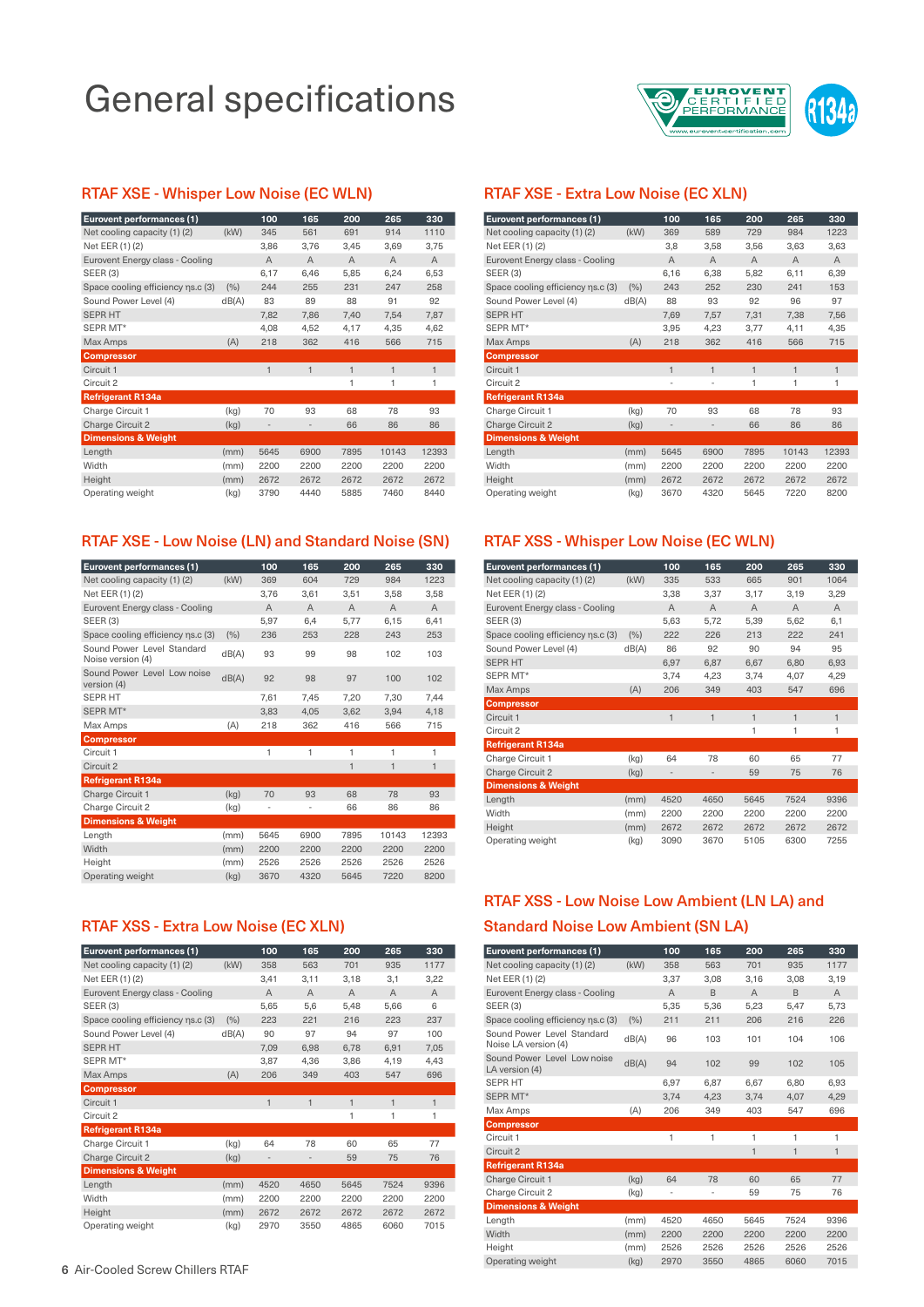

### RTAF XSS - Extra Low Noise (AC XLN) and

#### Whisper Low Noise (AC WLN)

| Eurovent performances (1)         |       | 100            | 165            | 200            | 265            | 330            |
|-----------------------------------|-------|----------------|----------------|----------------|----------------|----------------|
| Net cooling capacity (1) (2)      | (kW)  | 339            | 527            | 667            | 888            | 1075           |
| Net EER (1) (2)                   |       | 3,37           | 3,25           | 3,14           | 3,07           | 3,28           |
| Eurovent Energy class - Cooling   |       | $\overline{A}$ | $\overline{A}$ | $\overline{A}$ | B              | $\overline{A}$ |
| <b>SEER (3)</b>                   |       | 5,09           | 5,36           | 5,03           | 5,22           | 5,43           |
| Space cooling efficiency ns.c (3) | (%)   | 201            | 211            | 198            | 206            | 214            |
| Sound Power Level (4)             | dB(A) | 86             | 92             | 90             | 94             | 95             |
| <b>SEPR HT</b>                    |       | 6,21           | 6,44           | 6,11           | 6,29           | 6,51           |
| SEPR MT*                          |       | 3,57           | 4,15           | 3,53           | 3,90           | 4,21           |
| Max Amps                          | (A)   | 206            | 349            | 403            | 547            | 696            |
| <b>Compressor</b>                 |       |                |                |                |                |                |
| Circuit 1                         |       | $\mathbf{1}$   | $\mathbf{1}$   | $\mathbf{1}$   | $\overline{1}$ | $\mathbf{1}$   |
| Circuit 2                         |       |                |                | 1              | 1              | 1              |
| <b>Refrigerant R134a</b>          |       |                |                |                |                |                |
| Charge Circuit 1                  | (kg)  | 64             | 78             | 60             | 65             | 77             |
| Charge Circuit 2                  | (kg)  |                | $\overline{a}$ | 59             | 75             | 76             |
| <b>Dimensions &amp; Weight</b>    |       |                |                |                |                |                |
| Length                            | (mm)  | 4520           | 4650           | 5645           | 7524           | 9396           |
| Width                             | (mm)  | 2200           | 2200           | 2200           | 2200           | 2200           |
| Height                            | (mm)  | 2526           | 2526           | 2526           | 2526           | 2526           |
| Operating weight                  | (kg)  | 3090           | 3670           | 5105           | 6300           | 7255           |

### RTAF XSS - Low Noise (LN) and Standard Noise (SN)

| Eurovent performances (1)                       |       | 100            | 165            | 200            | 265  | 330            |
|-------------------------------------------------|-------|----------------|----------------|----------------|------|----------------|
| Net cooling capacity (1) (2)                    | (kW)  | 358            | 576            | 700            | 934  | 1176           |
| Net EER (1) (2)                                 |       | 3,30           | 3,10           | 3,10           | 3,03 | 3,13           |
| Eurovent Energy class - Cooling                 |       | $\overline{A}$ | $\overline{A}$ | $\overline{A}$ | B    | $\overline{A}$ |
| <b>SEER (3)</b>                                 |       | 4.95           | 5.21           | 4.97           | 5.13 | 5.38           |
| Space cooling efficiency ns.c (3)               | (9/0) | 195            | 205            | 196            | 202  | 212            |
| Sound Power Level Standard<br>Noise version (4) | dB(A) | 96             | 103            | 101            | 104  | 106            |
| Sound Power Level Low noise<br>version (4)      | dB(A) | 94             | 102            | 99             | 102  | 105            |
| <b>SEPR HT</b>                                  |       | 5.94           | 6.12           | 5.88           | 6.11 | 6,18           |
| SEPR MT*                                        |       | 3.59           | 4.03           | 3.42           | 3.77 | 4.09           |
| Max Amps                                        | (A)   | 212            | 358            | 414            | 560  | 713            |
| <b>Compressor</b>                               |       |                |                |                |      |                |
| Circuit 1                                       |       | 1              | $\mathbf{1}$   | 1              | 1    | 1              |
| Circuit <sub>2</sub>                            |       |                |                | $\mathbf{1}$   | 1    | $\mathbf{1}$   |
| <b>Refrigerant R134a</b>                        |       |                |                |                |      |                |
| Charge Circuit 1                                | (kg)  | 64             | 78             | 60             | 65   | 77             |
| Charge Circuit 2                                | (kg)  | ÷              | $\overline{a}$ | 59             | 75   | 76             |
| <b>Dimensions &amp; Weight</b>                  |       |                |                |                |      |                |
| Lenath                                          | (mm)  | 4520           | 4650           | 5645           | 7524 | 9396           |
| Width                                           | (mm)  | 2200           | 2200           | 2200           | 2200 | 2200           |
| Height                                          | (mm)  | 2526           | 2526           | 2526           | 2526 | 2526           |
| Operating weight                                | (kg)  | 2970           | 3550           | 4865           | 6060 | 7015           |
|                                                 |       |                |                |                |      |                |

#### RTAF XSS - AC Extra Low Noise (AC XLN)

| Eurovent performances (1)         |       | 100            | 165          | 200          | 265          | 330            |
|-----------------------------------|-------|----------------|--------------|--------------|--------------|----------------|
| Net cooling capacity (1) (2)      | (kW)  | 355            | 570          | 692          | 921          | 1162           |
| Net EER (1) (2)                   |       | 3,3            | 3,07         | 3,07         | 2,98         | 3,1            |
| Eurovent Energy class - Cooling   |       | $\overline{A}$ | B            | B            | B            | $\overline{A}$ |
| <b>SEER (3)</b>                   |       | 5,13           | 5,39         | 5,07         | 5,22         | 5,5            |
| Space cooling efficiency ns.c (3) | (%)   | 202            | 213          | 200          | 206          | 217            |
| Sound Power Level (4)             | dB(A) | 90             | 97           | 94           | 97           | 100            |
| <b>SEPR HT</b>                    |       | 6,08           | 6,25         | 6,00         | 6,23         | 6,31           |
| SEPR MT*                          |       | 3,43           | 4,17         | 3,5          | 3,86         | 4,23           |
| Max Amps                          | (A)   | 206            | 349          | 403          | 547          | 696            |
| <b>Compressor</b>                 |       |                |              |              |              |                |
| Circuit 1                         |       | $\mathbf{1}$   | $\mathbf{1}$ | $\mathbf{1}$ | $\mathbf{1}$ | $\mathbf{1}$   |
| Circuit <sub>2</sub>              |       |                |              | 1            | 1            | 1              |
| <b>Refrigerant R134a</b>          |       |                |              |              |              |                |
| Charge Circuit 1                  | (kg)  | 64             | 78           | 60           | 65           | 77             |
| Charge Circuit 2                  | (kg)  |                |              | 59           | 75           | 76             |
| <b>Dimensions &amp; Weight</b>    |       |                |              |              |              |                |
| Length                            | (mm)  | 4520           | 4650         | 5645         | 7524         | 9396           |
| Width                             | (mm)  | 2200           | 2200         | 2200         | 2200         | 2200           |
| Height                            | (mm)  | 2526           | 2526         | 2526         | 2526         | 2526           |
| Operating weight                  | (kg)  | 2970           | 3550         | 4865         | 6060         | 7015           |

(1) Evaporator 12/7°C and 0.0 m<sup>2</sup>K/kW, and condenser at 35°C<br>(2) Net performances calculated as per EN 14511-2018 & 14825:2018<br>(3) hs,c / SEER as defined in Directive 2009/125/EC of the European Parliament and of the Coun

\* Evaporator includes Turbulators